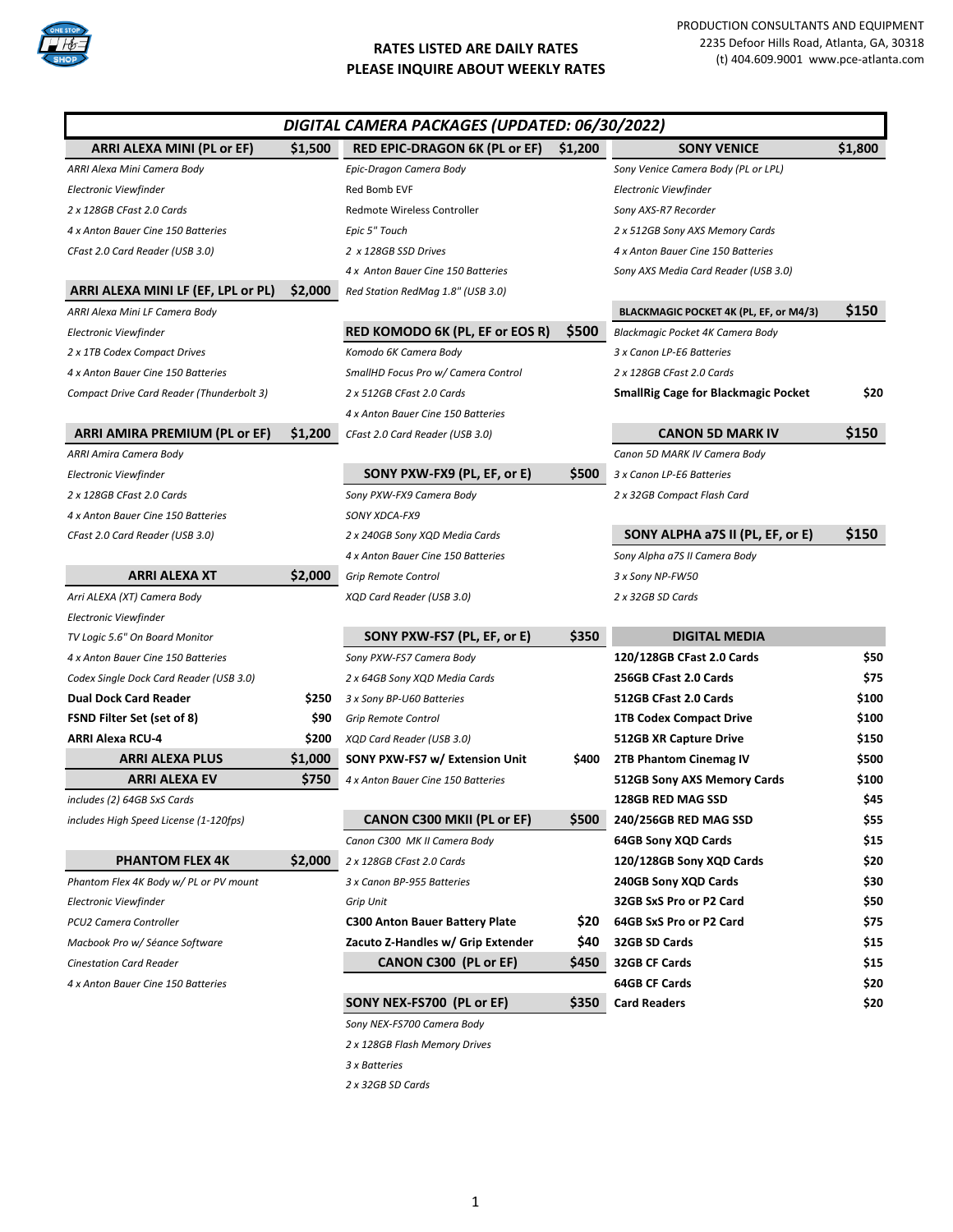

| <b>FULL FRAME LENSES</b>       |       |                                 |       |                                       |       |  |
|--------------------------------|-------|---------------------------------|-------|---------------------------------------|-------|--|
| FF ZEISS SUPREME PRIMES        |       | FF TLS REHOUSED CANON FD PRIMES |       | <b>FF SONY G-MASTER LENSES</b>        |       |  |
| 15mm T1.8                      | \$400 | 14mm T2.8 (Not Full Frame)      | \$225 | 14m T1.8                              | \$50  |  |
| 18mm T1.5                      | \$350 | 20mm T3.2                       | \$225 | 24mm f1.4                             | \$50  |  |
| 21mm T1.5                      | \$350 | 24mm T1.6                       | \$225 | 21mm f1.4                             | \$50  |  |
| 25mm T1.5                      | \$350 | 28mm T2.2                       | \$225 | 35mm f1.4                             | \$50  |  |
| 29mm T1.5                      | \$350 | 35mm T2.2                       | \$225 | 50mm f1.4                             | \$50  |  |
| 35mm T1.5                      | \$350 | 55mm T1.4                       | \$225 | 85mm f1.2                             | \$50  |  |
| 40mm T1.5                      | \$350 | 85mm T1.4                       | \$225 | 100mm f2.8                            | \$50  |  |
| 50mmT1.5                       | \$350 | 100mm T2                        | \$225 | 135mm f1.8                            | \$50  |  |
| 65mm T1.5                      | \$350 | 135mm T2                        | \$225 | 24-70mm Zoom f2.8                     | \$75  |  |
| 85mm T1.5                      | \$350 |                                 |       | 16-35mm Zoom f2.8                     | \$75  |  |
| 100mm T1.5                     | \$350 |                                 |       | 70-200mm Zoom f2.8                    | \$75  |  |
| 135mm T1.5                     | \$350 |                                 |       |                                       |       |  |
| 150mm T1.8                     | \$400 | FF SIGMA CLASSIC ART PRIMES     |       | FF CANON CN-E PRIMES (EF)             |       |  |
| 200mm T1.5                     | \$400 | 14mm T3.2                       | \$75  | 14mm T3.1                             | \$75  |  |
|                                |       | 20mm T2.5                       | \$75  | 24mm T1.5                             | \$75  |  |
| FF ARRI SIGNATURE PRIMES (LPL) |       | 24mm T2.5                       | \$75  | 35mm T1.5                             | \$75  |  |
| 15mm T1.8                      | \$450 | 28mm T2.5                       | \$75  | 50mm T1.3                             | \$75  |  |
| 18mm T1.8                      | \$350 | 35mm T2.5                       | \$75  | 85mm T1.3                             | \$75  |  |
| 21mm T1.8                      | \$350 | 40mm T2.5                       | \$75  | 135mm T2.2                            | \$75  |  |
| 25mm T1.8                      | \$350 | 50mm T2.5                       | \$75  |                                       |       |  |
| 29mm T1.8                      | \$350 | 85mm T2.5                       | \$75  |                                       |       |  |
| 35mm T1.8                      | \$350 | 105mm T2.5                      | \$75  |                                       |       |  |
| 40mm T1.8                      | \$350 | 135mm T3.2                      | \$75  | FF ZEISS CP.2 LENSES (PL or EF MOUNT) |       |  |
| 47mm T1.8                      | \$350 |                                 |       | 18mm T3.6 (Not Full Frame)            | \$75  |  |
| 58mm T1.8                      | \$350 |                                 |       | 21mm T2.9                             | \$75  |  |
| 75mm T1.8                      | \$350 | FF SIGMA HS PRIMES              |       | 25mm T2.9                             | \$75  |  |
| 95mm T1.8                      | \$350 | 14mm T2.1                       | \$75  | 28mm T2.1                             | \$75  |  |
| 125mm T1.8                     | \$350 | 20mm T1.5                       | \$75  | 35mm T2.1                             | \$75  |  |
| 150mm T1.8                     | \$350 | 24mm T1.5                       | \$75  | 50mm T2.1                             | \$75  |  |
| 200mm T1.8                     | \$375 | 28mm T1.5                       | \$75  | 85mm T2.1                             | \$75  |  |
|                                |       | 35mm T1.5                       | \$75  | 100mm T2.1                            | \$75  |  |
| FF COOKE S7/i                  |       | 50mm T1.5                       | \$75  | Set of 7                              | \$450 |  |
| <b>16mm T2</b>                 | \$300 | 85mm T1.5                       | \$75  |                                       |       |  |
| <b>18mm T2</b>                 | \$300 | 105mm T1.5                      | \$75  |                                       |       |  |
| 21mm T2                        | \$300 | 135mm T2.0                      | \$75  |                                       |       |  |
| <b>25mm T2</b>                 | \$300 |                                 |       |                                       |       |  |
| 27mm T2                        | \$300 |                                 |       |                                       |       |  |
| 32mm T2                        | \$300 |                                 |       |                                       |       |  |
| 40mm T2                        | \$300 |                                 |       |                                       |       |  |
| <b>50mm T2</b>                 | \$300 |                                 |       |                                       |       |  |
| 65mm T2                        | \$300 |                                 |       |                                       |       |  |
| <b>75mm T2</b>                 | \$300 |                                 |       |                                       |       |  |
| 100mm T2                       | \$300 |                                 |       |                                       |       |  |
| 135mm T2                       | \$300 |                                 |       |                                       |       |  |
| 180mm T2                       | \$350 |                                 |       |                                       |       |  |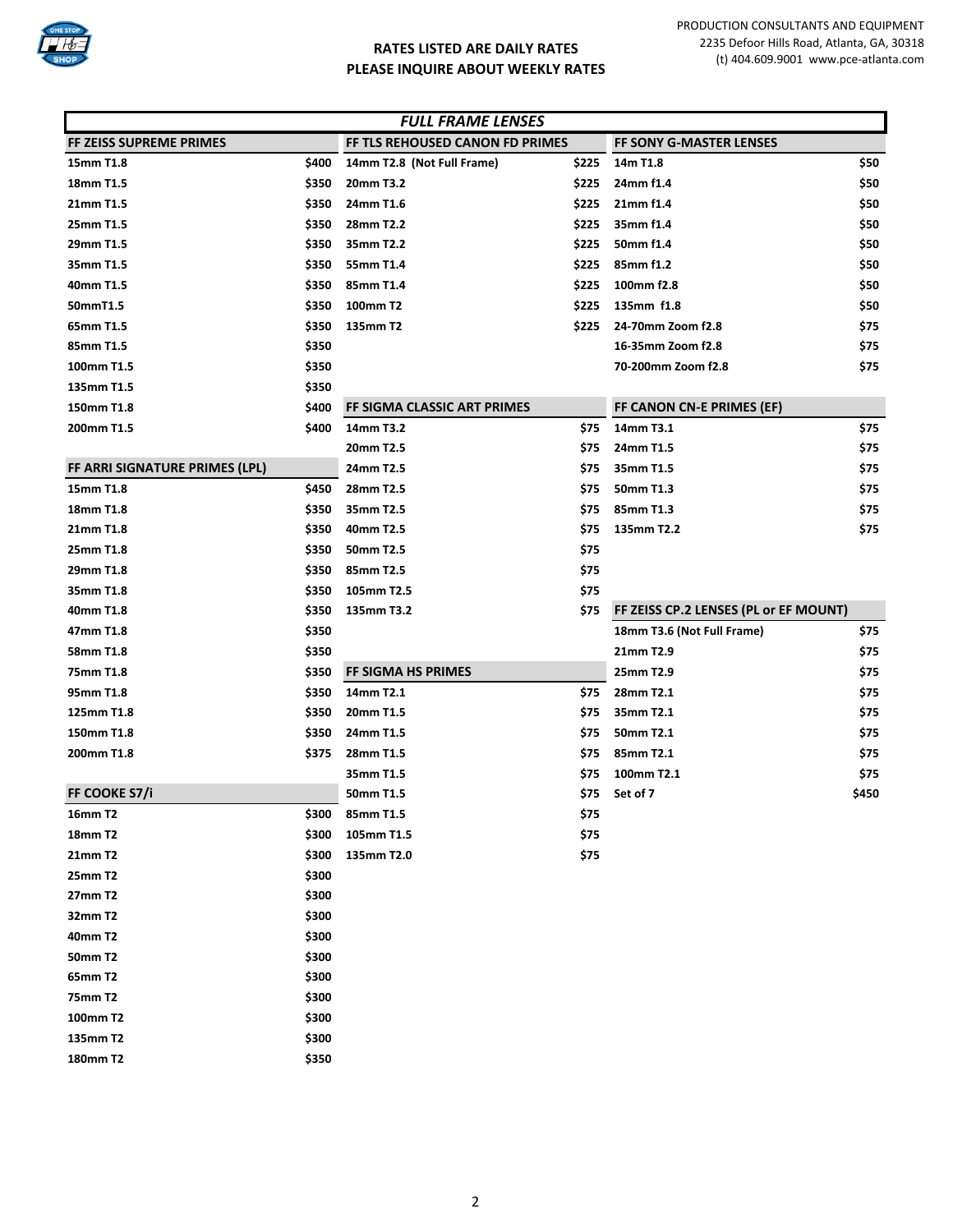

#### *LENSES*

| <b>35MM ARRI MASTER ANAMORPHICS</b> |       | <b>35MM KOWA ANAMORPHICS</b>            |       | <b>35MM ARRI ULTRA PRIMES</b>    |       |
|-------------------------------------|-------|-----------------------------------------|-------|----------------------------------|-------|
| 28mm T1.9                           | \$550 | 40mm T2.3*                              |       | 10mm T2.1                        | \$250 |
| 35mm T1.9                           | \$550 | 50mm T2.3*                              |       | 12mm T2.0                        | \$170 |
| 40mm T1.9                           | \$550 | 75mm T2.8*                              |       | 14mm T1.9                        | \$170 |
| 50mm T1.9                           | \$550 | 100mm T3.3*                             |       | 16mm T1.9                        | \$150 |
| 60mm T1.9                           | \$550 | Set of 4                                | \$600 | 20mm T1.9                        | \$150 |
| 75mm T1.9                           | \$550 | * Not available for rental individually |       | 24mm T1.9                        | \$150 |
| 100mm T1.9                          | \$550 |                                         |       | 28mm T1.9                        | \$150 |
| 135mm T1.9                          | \$550 | <b>35MM ARRI MASTER PRIMES</b>          |       | 32mm T1.9                        | \$150 |
| 180mm T2.8                          | \$550 | 14mm T1.3                               | \$300 | 40mm T1.9                        | \$150 |
| Flare Set Available for all lenses  |       | 16mm T1.3                               | \$300 | 50mm T1.9                        | \$150 |
|                                     |       | 18mm T1.3                               | \$300 | 65mm T1.9                        | \$150 |
| 35MM COOKE S4/i                     |       | 21mm T1.3                               | \$300 | 85mm T1.9                        | \$150 |
| 12mm T2.0                           | \$260 | 25mm T1.3                               | \$300 | 100mm T1.9                       | \$150 |
| 14mm T2.0                           | \$180 | 27mm T1.4                               | \$300 | 135mm T1.9                       | \$150 |
| 16mm T2.0                           | \$160 | 32mm T1.3                               | \$300 |                                  |       |
| 18mm T2.0                           | \$160 | 40mm T1.3                               | \$300 | <b>35MM LEICA SUMMILUX-C</b>     |       |
| 21mm T2.0                           | \$160 | 50mm T1.3                               | \$300 | 16mm T1.4                        | \$300 |
| 25mm T2.0                           | \$160 | 65mm T1.3                               | \$300 | 18mm T1.4                        | \$300 |
| 27mm T2.0                           | \$160 | 75mm T1.3                               | \$300 | 21mm T1.4                        | \$300 |
| 32mm T2.0                           | \$160 | 100mm T1.3                              | \$300 | 25mm T1.4                        | \$300 |
| 35mm T2.0                           | \$160 | 150mm T1.3                              | \$300 | 29mm T1.4                        | \$300 |
| 40mm T2.0                           | \$160 |                                         |       | 35mm T1.4                        | \$300 |
| 50mm T2.0                           | \$160 | <b>35MM LEICA SUMMICRON-C</b>           |       | 40mm T1.4                        | \$300 |
| 65mm T2.0                           | \$160 | 18mm T2.0                               | \$150 | 50mm T1.4                        | \$300 |
| 75mm T2.0                           | \$160 | 21mm T2.0                               | \$150 | 65mm T1.4 Macro                  | \$300 |
| 100mm T2.0                          | \$160 | 25mm T2.0                               | \$150 | 75mm T1.4                        | \$300 |
| 135mm T2.0                          | \$185 | 29mm T2.0                               | \$150 | 100mm T1.4                       | \$300 |
| 150mm T2.1                          | \$275 | 35mm T2.0                               | \$150 | 135mm T1.4                       | \$300 |
| 180mm T2.0                          | \$375 | 40mm T2.0                               | \$150 | Macrolux Diopter +0.5, +1 and +2 | \$50  |
| 65mm Soft Focus Adapter             | \$40  | 50mm T2.0                               | \$150 |                                  |       |
|                                     |       | 75mm T2.0                               | \$150 |                                  |       |
|                                     |       | 100mm T2.0                              | \$150 |                                  |       |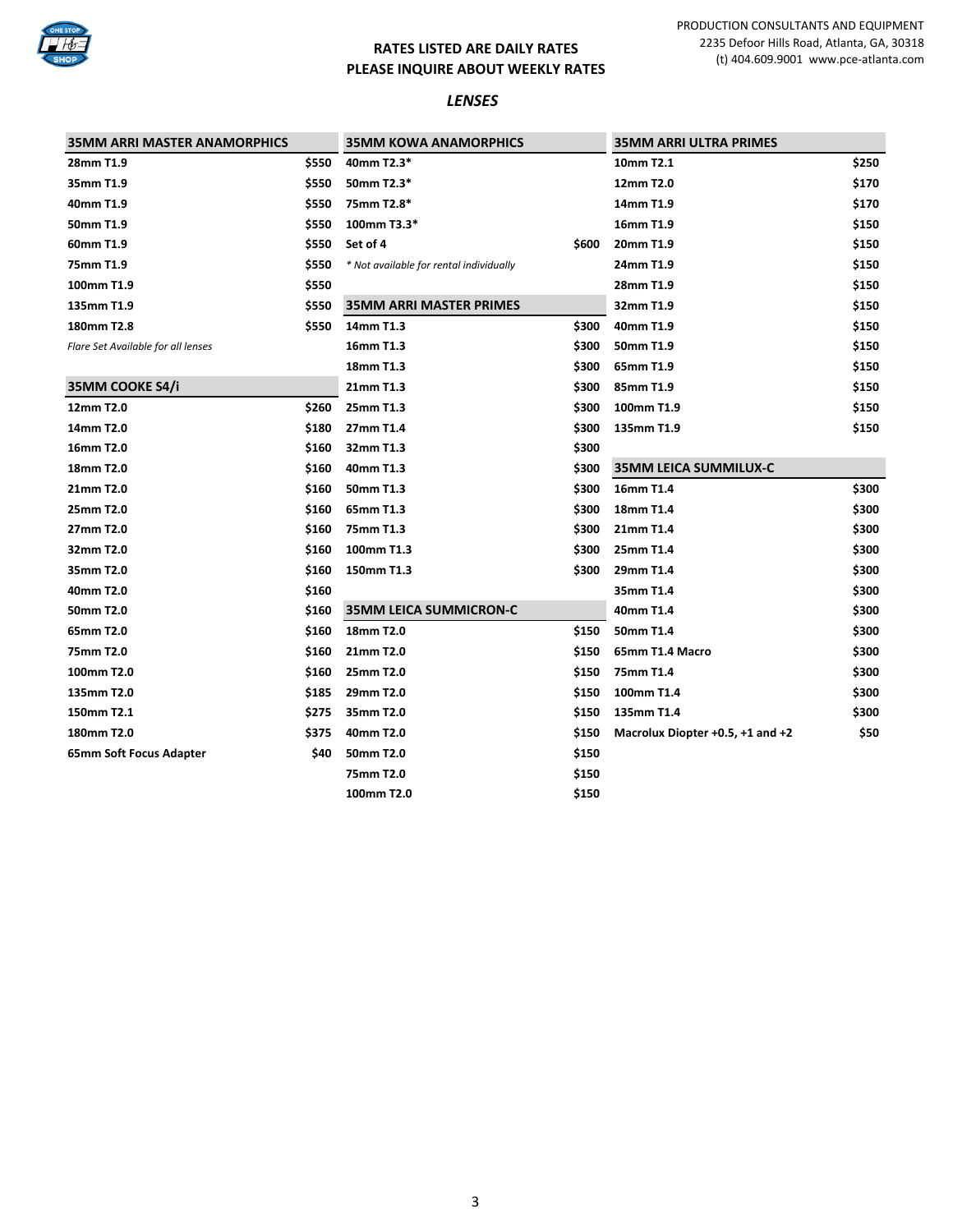

| <i><b>LENSES</b></i>                     |       |                                            |       |                              |       |  |
|------------------------------------------|-------|--------------------------------------------|-------|------------------------------|-------|--|
| <b>COOKE TLS REHOUSED SPEED PANCHROS</b> |       | <b>35MM UNCOATED ZEISS SUPER SPEEDS</b>    |       | 35MM ZOOM LENSES (CONT'D)    |       |  |
| 18mm T2.2*                               |       | 18mm T1.3 (UNCOATED)*                      |       | Cooke 18-100mm T3 (UNCOATED) | \$300 |  |
| 25mm T2.2*                               |       | 25mm T1.3 (UNCOATED)*                      |       | Cooke 20-100mm T3.1          | \$275 |  |
| 32mm T2.3*                               |       | 35mm T1.3 (UNCOATED)*                      |       | Century 17-35mm T3           | \$225 |  |
| 40mm T2.3*                               |       | 50mm T1.3 (UNCOATED)*                      |       | Canon 150-600mm T5.6         | \$400 |  |
| 50mm T2.3*                               |       | 85mm T1.3 (UNCOATED)*                      |       | 2x Extender                  | \$45  |  |
| 75mm T2.3*                               |       | Set of 5                                   | \$450 | 1.4x Extender                | \$45  |  |
| 100mm T2.8*                              |       | * Not available for rental individually    |       |                              |       |  |
| Set of 7                                 | \$725 |                                            |       |                              |       |  |
| * Not available for rental individually  |       | <b>FULL FRAME ZOOM LENSES</b>              |       | <b>SONY CINEALTA 4K LENS</b> |       |  |
|                                          |       | ARRI Signature Zoom 45-135mm T2.8          | \$650 | 20mm T2.0                    | \$80  |  |
| <b>35MM ZEISS STANDARD PRIMES</b>        |       | Fujinon Premista 28-100mm T2.9             | \$500 | 25mm T2.0                    | \$80  |  |
| Nikkor 8mm T2.8                          | \$200 | Zeiss CZ.2 28-80mm T2.9 $^1$               | \$300 | 35mm T2.0                    | \$80  |  |
| 10mm T2.1                                | \$210 | Zeiss CZ.2 70-200mm T2.9 <sup>1</sup>      | \$300 | 50mm T2.0                    | \$80  |  |
| 12mm T2.1                                | \$150 | Angenieux EZ-1 45-135mm T3 <sup>1</sup>    | \$375 | 85mm T2.0                    | \$80  |  |
| 14mm T2.1                                | \$150 | Angenieux EZ-2 22-60mm T3 <sup>1</sup>     | \$375 | 135mm T2.0                   | \$80  |  |
| 16mm T2.1                                | \$70  |                                            |       | Set of 6                     | \$400 |  |
| 24mm T2.1                                | \$70  | <b>35MM ZOOM LENSES</b>                    |       |                              |       |  |
| 28mm T2.1                                | \$70  | Canon Cine 17-120mm T2.95 <sup>1</sup>     | \$450 |                              |       |  |
| 32mm T2.1                                | \$70  | Fujinon Cabrio 19-90mm T2.9                | \$450 |                              |       |  |
| 50mm T2.1                                | \$70  | Angenieux EZ-1 S35 30-90mm T2 <sup>1</sup> | \$375 |                              |       |  |
| 85mm T2.1                                | \$70  | Angenieux EZ-2 S35 15-40mm T2 <sup>1</sup> | \$375 |                              |       |  |
| 100mm T2.1                               | \$90  | Optimo 15-40mm T2.6                        | \$575 |                              |       |  |
| 135mm T3.2                               | \$90  | Optimo 28-76mm T2.6                        | \$575 |                              |       |  |
| 180mm T3                                 | \$90  | Optimo 17-80mm T2.2                        | \$575 |                              |       |  |
| Set of 5 (16 - 85mm)                     | \$275 | Optimo 24-290mm T2.8                       | \$575 |                              |       |  |
|                                          |       | Optimo 45-120mm T2.8                       | \$575 |                              |       |  |
| <b>35MM ZEISS SUPER SPEEDS</b>           |       | Optimo DP 30-80mm T2.8                     | \$375 |                              |       |  |
| 18mm T1.3                                | \$85  | Optimo DP 16-42mm T2.8                     | \$375 |                              |       |  |
| 25mm T1.3*                               |       | IB/E 2x Extender                           | \$150 |                              |       |  |
| 35mm T1.3*                               |       | Optimo 2x Extender                         | \$150 |                              |       |  |
| 50mm T1.3*                               |       | Optimo 1.4x Extender                       | \$150 |                              |       |  |
| 65mm T1.3                                | \$85  | Angenieux 17-102mm T2.9                    | \$350 |                              |       |  |
| 85mm T1.3*                               |       | Angenieux 25-250HR T3.5                    | \$275 |                              |       |  |
| Set of 5                                 | \$375 |                                            |       |                              |       |  |
|                                          |       |                                            |       |                              |       |  |

**\*** Not available for rental individually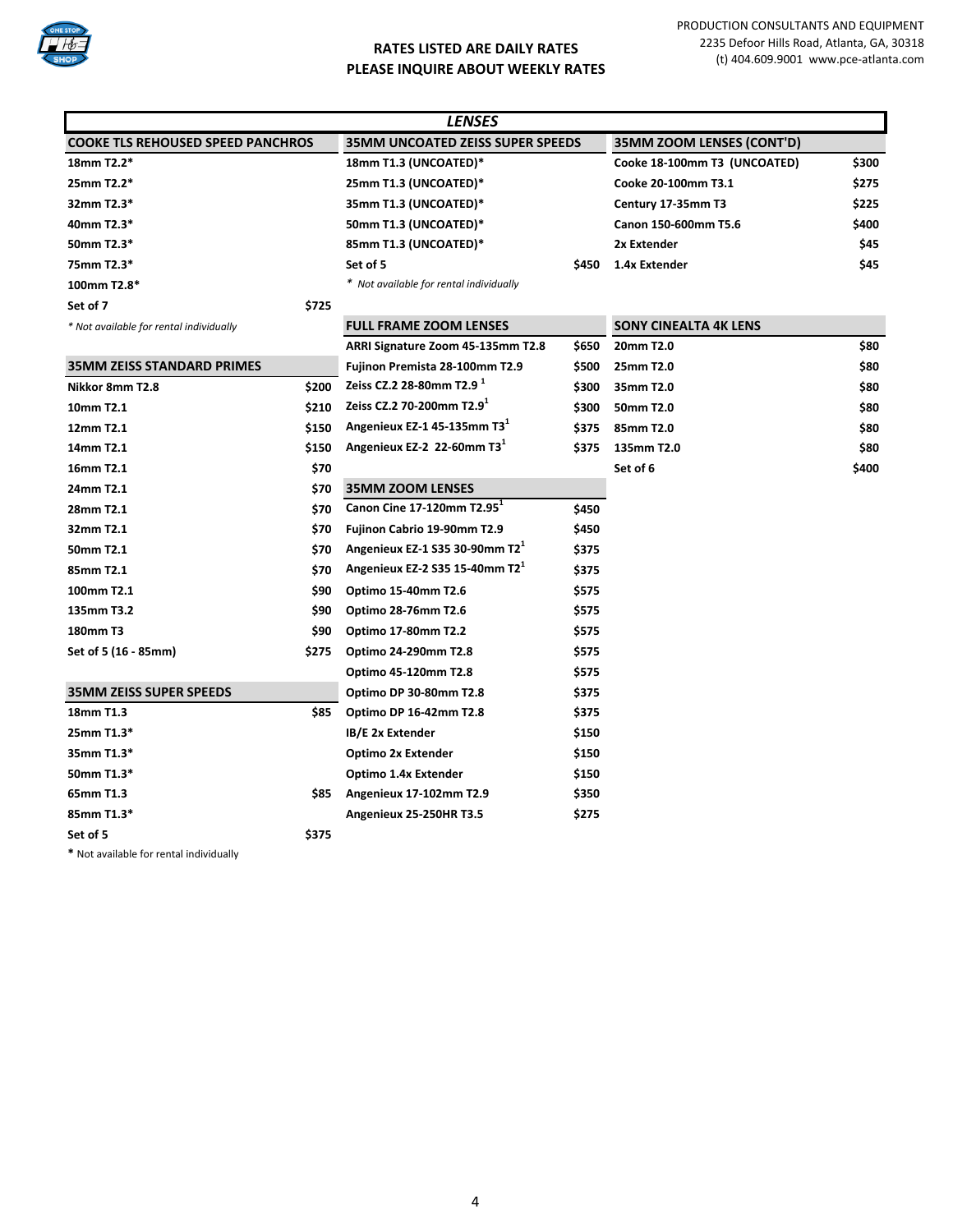

|                                      |       | LENSES, LENS ACCESSORIES, REMOTE FOCUS & FILTERS |       |                                                       |         |
|--------------------------------------|-------|--------------------------------------------------|-------|-------------------------------------------------------|---------|
| <b>DSLR EF and EF-S LENSES</b>       |       | <b>E-MOUNT LENSES</b>                            |       | <b>REMOTE FOCUS SYSTEMS</b>                           |         |
| Canon 10-22mm EF-S F3                | \$40  | Sony E PZ 18-105mm F4                            | \$40  | Arri WCU-4 w/ 1 Motor                                 | \$300   |
| <b>Canon 11-24mm F4</b>              | \$50  |                                                  |       | Arri WCU-4 w/ 2 Motor                                 | \$350   |
| Canon 16-35mm F2.8                   | \$40  | <b>MICRO FOUR THIRDS LENSES</b>                  |       | Arri WCU-4 w/ 3 Motor                                 | \$400   |
| Canon 24-70mm F2.8                   | \$40  | Panasonic Lumix 25mm F1.4                        | \$40  | Preston FI+Z MDR-3 System                             | \$400   |
| Canon 70-200mm F2.8                  | \$75  | Panasonic Lumix 8-18mm F2.8                      | S40   | <b>Single Channel Preston</b>                         | \$200   |
| Canon 100-400mm F/4.5-5.6            | \$75  | Panasonic Lumix 12-35mm F2.8                     | \$40  | <b>Chrosziel MagNum</b>                               | \$175   |
| <b>Canon EF 1.4x Extender</b>        | \$35  |                                                  |       | <b>Chrosziel MagNum Mini</b>                          | \$175   |
| <b>Canon EF 2x Extender</b>          | \$35  | <b>35MM TELEPHOTO LENSES</b>                     |       |                                                       |         |
| Canon 14mm 2.8                       | \$50  | Nikkor 200mm T2*                                 | \$160 | <b>SPECIALTY LENSES</b>                               |         |
| Canon 24mm T1.4                      | \$40  | <b>Canon 300mm T2.8</b>                          | \$125 | <b>Cinemagic Revolution T7.5</b>                      | \$1,200 |
| Canon 35mm T1.4                      | \$40  | Zeiss 300mm T3                                   | \$175 | Dual Swivel, Borescope, and Periscope                 |         |
| Canon 50mm T1.2                      | \$40  | Nikkor 400mm T2.8*                               | \$200 | 9.8, 12, 16, 20, 24, 32, 40, 60                       |         |
| Canon 85mm T1.2                      | \$40  | Canon 150-600mm T5.6                             | \$400 | <b>Preston Tracking System</b>                        | \$300   |
| Canon 100mm T2.8 Macro               | \$40  | * Available in EF and PL Mount                   |       | <b>Innovision Probe 2+</b>                            | \$600   |
| Canon 135mm T2.0                     | \$40  |                                                  |       | Venus 24mm Laowa Probe                                | \$75    |
| Tokina 11-16 F2.8                    | \$40  | <b>MACRO LENSES</b>                              |       | <b>Clairmont Swing/Shift Lenses</b>                   |         |
|                                      |       | Arri 16mm T2.1*                                  | \$100 | 3 Lens Minimum                                        | \$330   |
| <b>NIKKOR LENS SET (Nikon or EF)</b> |       | Arri 24mm T2.1*                                  | \$100 | <b>Additional Lenses</b>                              | \$100   |
| 16mm T2.8                            | \$30  | Arri 32mm T2.1*                                  | \$100 | 14, 18, 20, 24, 28, 35, 45, 55, 75, 90, 105, 135, 150 |         |
| 24mm T2                              | \$30  | Arri 40mm T2.1*                                  | \$100 | <b>Century Tilt Focus Lenses</b>                      |         |
| 35mm T1.4                            | \$30  | Arri 50mm T2.1*                                  | \$100 | 24mm T4                                               | \$80    |
| 50mm T1.4                            | \$30  | Zeiss 60mm T3                                    | \$90  | 45mm T2.8                                             | \$80    |
| 85mm T1.4                            | \$30  | Zeiss 100mm T3                                   | \$90  | 90mm T2.8                                             | \$80    |
| 105mm T1.8                           | \$30  | Arri 100mm T3*                                   | \$150 | <b>Lensbaby 3G PL Mount</b>                           | \$30    |
|                                      |       | Arri 200mm T4.3*                                 | \$150 |                                                       |         |
| <b>LENS ACCESSORIES</b>              |       | IB/E Raptor 100 mm T2.9**                        | \$200 |                                                       |         |
| <b>15mm PL Extension Tube</b>        | \$40  | IB/E Raptor 150 mm T2.9**                        | \$200 | <b>FILTERS</b>                                        |         |
| <b>20mm PL Extension Tube</b>        | \$40  | IB/E Raptor 180 mm T2.9**                        | \$200 | Series 9                                              | \$10    |
| Lindsey Optics Large Format Finder   | \$175 | IB/E VVx2 UMS Extender**                         | \$150 | 4 1/2" Round                                          | \$12    |
| Arri S35 PL Finder                   | \$75  | * Self-Compensating Iris                         |       | 138mm Round                                           | \$15    |
| Kish Anamorphic S35 PL Finder        | \$150 | ** Available in FF and S35 Format                |       | 6" Round                                              | \$18    |
| Arri PL to B4 Lens Adapter           | \$75  | ** Available in EF and PL Mount                  |       | 4x4                                                   | \$8     |
| Metabones Lens Adapter               | \$40  |                                                  |       | 4x5.65                                                | \$15    |
| Low Angle Prism                      | \$275 | <b>B4 MOUNT ZOOM LENSES</b>                      |       | 6.6x6.6                                               | \$18    |
| <b>Spray Off Mini</b>                | \$175 | Fujinon 4.9-59mm Cine Zoom Lens                  |       | <b>Filter Ring/Adapter Rings</b>                      | \$3     |
| <b>Spray Off Micro</b>               | \$150 | Fujinon 22x7.8 BERM Zoom Lens                    | \$450 | <b>Retaining Rings</b>                                | \$2     |
| <b>Cine Tape Measuring System</b>    | \$150 | Fujinon 13x4.5 BERM Zoom Lens                    | \$450 | <b>Sunshades</b>                                      | \$5     |
| <b>PLC Cine Remote System</b>        | \$100 | Canon HJ 11x4.7 Cine Zoom                        | \$500 |                                                       |         |
| <b>Arri Follow Focus 4</b>           | \$75  | Canon HJ 21x7.5 Cine Zoom                        | \$500 | <b>MATTE BOXES</b>                                    |         |
| <b>Light Weight Follow Focus</b>     | \$40  |                                                  |       | 6x6 MB-14                                             | \$70    |
| Micro Force System                   | \$85  |                                                  |       | 4x5 MB-18, MB-19                                      | \$40    |
| <b>Mesmerizer</b>                    | \$100 |                                                  |       | 4x4 LMB-3                                             | \$30    |
| EyeDirect Mark II                    | \$175 |                                                  |       | 4x5 LMB-5. LMB-15, LMB-25                             | \$35    |
| Gekko George LED Ringlight           | \$175 |                                                  |       | 6x6 LMB-4, LMB-6                                      | \$40    |
|                                      |       |                                                  |       |                                                       |         |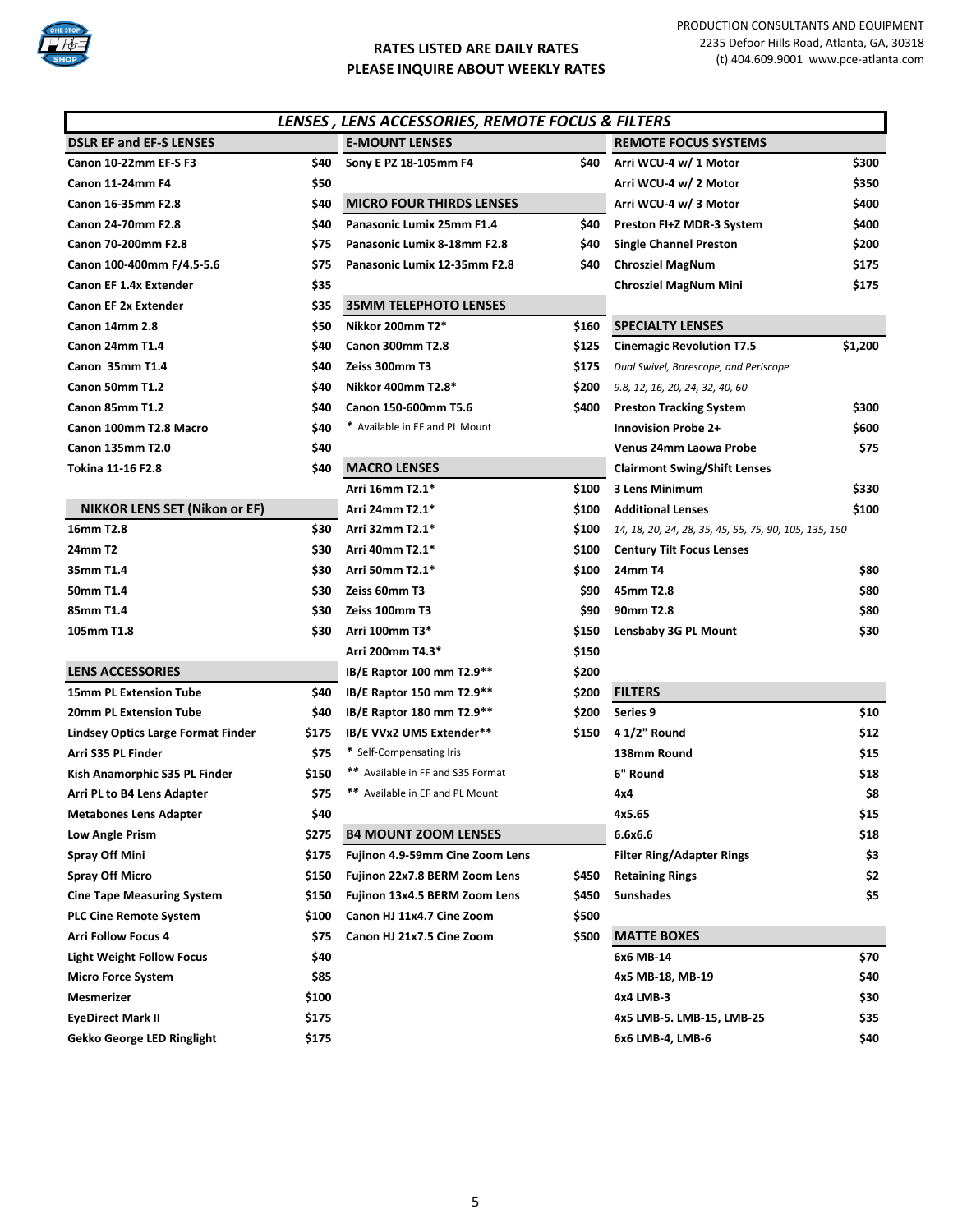

| <b>FILM CAMERA PACKAGES &amp; 16MM LENSES</b> |         |                                     |       |                                     |       |
|-----------------------------------------------|---------|-------------------------------------|-------|-------------------------------------|-------|
| <b>ARRICAM ST</b>                             | \$1,500 | <b>ARRIFELX 435</b>                 | \$900 | <b>16MM ARRIFLEX SR-3</b>           | \$700 |
| Available in 3 or 4 perf                      |         | Available in 3 or 4 perf*           |       | <b>16MM ARRIFLEX SR-3 HS</b>        | \$750 |
| <b>Extension Eyepiece</b>                     |         | <b>Extension Eyepiece</b>           |       | <b>Right Hand Grip</b>              |       |
| <b>HD-IVS Color Video Assist</b>              |         | <b>IVS Color Video Assist</b>       |       | 2 x 400' Magazine                   |       |
| <b>Battery, Power Baseplate</b>               |         | <b>Battery, Power Baseplate</b>     |       | <b>Extension Eyepiece</b>           |       |
| Lens Light                                    |         | Lens Light                          |       | Zeiss 10:1 Zoom                     |       |
| 400' Magazine ST                              | \$75    | 400' Magazine                       | \$65  | 2 x On Board Batteries              |       |
| 400' Shoulder Magazine LT                     | \$75    | 400' Steadicam Magazine             | \$85  | Follow Focus, Matte Box             |       |
| 400' Steadicam Magazine LT                    | \$75    | 1000' Magazine                      | \$110 | Head & Sticks, High Hat             |       |
| 1000' Magazine ST/LT                          | \$90    | <b>RCU</b>                          | \$100 | <b>Zoom Motor and Control</b>       |       |
| <b>Extension Eyepiece</b>                     | \$50    | 100% Video Top                      | \$100 | Set of 85 Filters                   |       |
| 100% Video Top                                | \$100   | * 3 perf includes HD-IVS            |       | SR-3 400' Magazine                  | \$45  |
| <b>Low Mode Bracket</b>                       | \$55    |                                     |       | SR-3 HS 400' Magazine               | \$55  |
| <b>Speed Control Box</b>                      | \$100   |                                     |       | <b>On Board Battery</b>             | \$20  |
|                                               |         |                                     |       | <b>Left Hand Grip</b>               | \$10  |
| <b>ARRIFLEX 535B</b>                          | \$1,000 | <b>VIDEO ASSIST</b>                 |       | 40mm Eyepiece                       | \$30  |
| <b>Extension Eyepiece</b>                     |         | <b>COLOR FLICKER FREE</b>           | \$400 |                                     |       |
| 2 x Batteries                                 |         | <b>COLOR 35-3 DOOR</b>              | \$325 | <b>16MM ZEISS SUPER SPEEDS</b>      |       |
| Follow Focus, Matte Box                       |         | VIDEO ASSIST HD-IVS (ST, LT, & 435) | \$500 | 9.5mm T1.3                          | \$65  |
| 2 x Magazines                                 |         |                                     |       | 12mm T1.3*                          | \$65  |
| <b>Right Hand Grip</b>                        |         | <b>EYEPIECE ACCESSORIES</b>         |       | 16mm T1.3*                          | \$65  |
| Head & Sticks, High Hat                       |         | 40mm Eyepiece                       | \$25  | 25mm T1.3*                          | \$65  |
| 400' Magazine                                 | \$80    | 9" Extender                         | \$25  | 50mm T1.3*                          | \$65  |
| 1000' Magazine                                | \$85    | 12" Extender                        | \$30  | Set of 5                            | \$275 |
| <b>RCU</b>                                    | \$100   | <b>Eyepiece Leveler</b>             | \$8   | <b>Wide Angle Attachment</b>        | \$30  |
| <b>Iris Control Unit</b>                      | \$150   | <b>Heated Eyepiece</b>              | \$40  | Aspheron for 9.5, 12mm              | \$70  |
|                                               |         | <b>FE-5 Variable Finder</b>         | \$30  | * Compatible with Super 16mm Format |       |

| <b>16MM STANDARD PRIMES</b> |       |
|-----------------------------|-------|
| Angenieux 5.9mm T1.9        | \$35  |
| Century 6mm T1.9*           | \$100 |
| <b>Double Aspheron</b>      | \$40  |
| Zeiss 8mm T2.1              | \$75  |
|                             |       |

*\* Compatible with Super 16mm Format*

| <b>16MM ZOOM LENSES</b> |       |
|-------------------------|-------|
| Canon 7-63mm T2.6*      | \$210 |
| Canon 8-64mm T2.4*      | \$200 |
| Zeiss 11-110mm T2.2*    | \$160 |
| Canon 11-165mm T2.5     | \$230 |
| Zeiss 10-100mm T2.1     | \$110 |
|                         |       |

*\* Compatible with Super 16mm Format*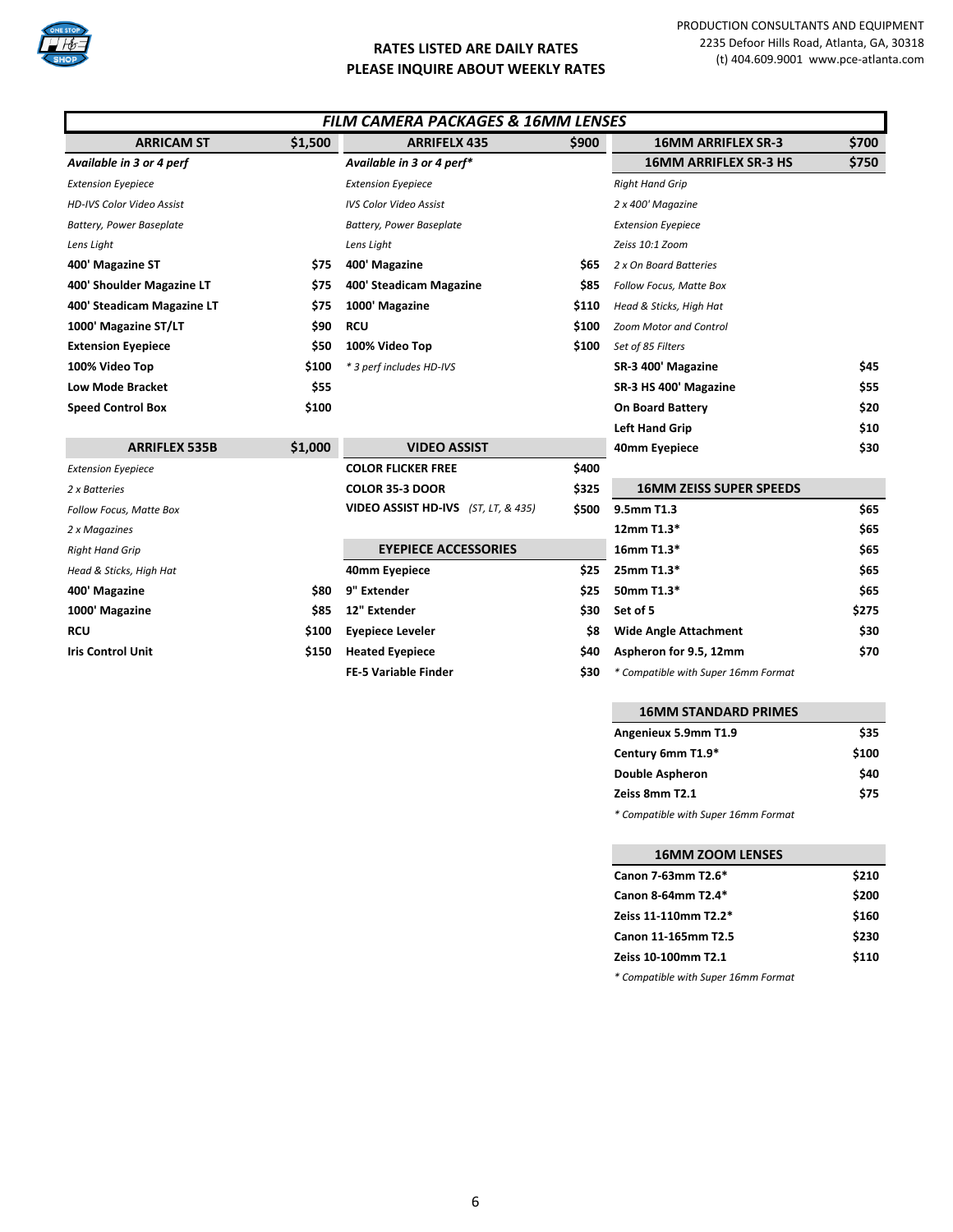

| <b>CAMERA SUPPORT, MONITORS, GIMBALS &amp; REMOTE HEADS</b> |       |                                         |         |                                      |       |  |
|-------------------------------------------------------------|-------|-----------------------------------------|---------|--------------------------------------|-------|--|
| <b>CAMERA SUPPORT</b>                                       |       | <b>HANDHELD SUPPORT</b>                 |         | <b>15" MONITORS &amp; SMALLER</b>    |       |  |
| O'Connor 25-75 Fluid Head                                   | \$120 | Easy Rig Vario 5 w/ Flowcine Serene     | \$250   | SmallHD 1303 HDR                     | \$200 |  |
| O'Connor 20-60 Fluid Head                                   | \$100 | Easy Rig Vario 5                        | \$200   | SmallHD 703 UltraBright              | \$125 |  |
| O'Connor 10-30 Fluid Head                                   | \$60  | Easy Rig 3-700N                         | \$150   | SmallHD 702 Bright                   | \$100 |  |
| <b>Arri Geared Head</b>                                     | \$210 | Easy Rig 3-400N                         | \$150   | SmallHD 503 UltraBright              | \$100 |  |
| <b>Arri Compact Geared Head II</b>                          | \$225 | <b>Easy Mini Strong</b>                 | \$100   | SmallHD 502                          | \$100 |  |
| <b>Tango Swing Head</b>                                     | \$110 | <b>ErgoRig</b>                          | \$120   | TV Logic 15" LEM-150 OLED            | \$200 |  |
| Cartoni C40 Dutch Head                                      | \$50  | <b>Spidergrips</b>                      | \$50    | TV Logic 7" SRM-074W                 | \$100 |  |
| Cartoni Lambda Head                                         | \$225 | <b>Shape Telescopic Handles</b>         | \$50    | TV Logic 7" LVM-071W                 | \$100 |  |
| <b>Cartoni Spin Head</b>                                    | \$120 | O'Connor O-Grips                        | \$50    | TV Logic 5.6" VFM-056W               | \$100 |  |
| Weaver Steadman Head                                        | \$125 | <b>Element Technica Mantis</b>          | \$50    | TV Logic 5.5" VFM-058W               | \$100 |  |
| Weaver Steadman 3rd Axis Module                             | \$95  | <b>ARRI Universal Shoulder Set</b>      | \$40    | Astro Design 6" WM-3014              | \$150 |  |
| Ronford F-7                                                 | \$60  | Zacuto Zgrips w/ Grip Relocator         | \$40    | Panasonic 8.4" BT-LH900              | \$100 |  |
| Sachtler Video 30 Fluid Head                                | \$70  | <b>Zacuto Sniper Rig</b>                | \$40    | <b>Flanders Scientific 9" BM090</b>  | \$125 |  |
| Sachtler Video 20 Fluid Head System                         | \$100 | <b>Camera Comfort Cushion</b>           | \$5     | <b>Transvideo Starlite HD</b>        | \$100 |  |
| Sachtler Video 15 Fluid Head System                         | \$80  |                                         |         | <b>Shape Wireless Director's Kit</b> | \$25  |  |
| Sachtler DV10 Fluid Head System                             | \$75  | <b>MOTION CONTROL SYSTEMS</b>           |         |                                      |       |  |
| Sachtler DV2 Fluid Head System                              | \$45  | <b>MRMC Bolt X*</b>                     | \$6,000 | <b>WIRELESS VIDEO</b>                |       |  |
| <b>Manfrotto 526 Fluid Head System</b>                      | \$45  | 3 x 3m Precision Track                  |         | Teradek 4K 1500 TX/(2)RX             | \$750 |  |
| <b>Manfrotto 504HD Fluid Head System</b>                    | \$45  | * 2 Day Minimum                         |         | Teradek 4K 1500 TX/RX                | \$500 |  |
| Manfrotto 561BHDV Monopod                                   | \$25  |                                         |         | Teradek 4K 1500 RX                   | \$250 |  |
| Manfrotto MVM500A Monopod                                   | \$25  | <b>REMOTE HEADS</b>                     |         | Teradek Bolt Pro 3000 HD TX/(2)RX    | \$450 |  |
| <b>Standard Legs</b>                                        | \$22  | <b>KFX Technology Aurora LT</b>         | \$500   | Teradek Bolt Pro 3000 HD TX/RX       | \$325 |  |
| <b>Baby Legs</b>                                            | \$22  |                                         |         | Teradek Bolt Pro 3000 HD RX          | \$125 |  |
| Spreader                                                    | \$10  | <b>GIMBALS</b>                          |         | Teradek Bolt Pro 2000 HD TX/(2)RX    | \$435 |  |
| <b>Rolling Spreader</b>                                     | \$40  | <b>DJI Ronin 2</b>                      | \$400   | Teradek Bolt Pro 2000 HD TX/RX       | \$310 |  |
| High Hat                                                    | \$12  | <b>DJI Ronin-S</b>                      | \$75    | Teradek Bolt Pro 2000 HD RX          | \$125 |  |
| <b>Induro High Hat</b>                                      | \$20  | <b>DJI Ronin rs2</b>                    | \$125   | Teradek Bolt Pro 1000 HD TX/RX       | \$225 |  |
| Low Hat                                                     | \$12  |                                         |         | Teradek Bolt Pro 1000 HD TX/(2)RX    | \$350 |  |
| <b>Cine Saddle</b>                                          | \$15  | <b>17" MONITORS &amp; LARGER</b>        |         | Teradek Bolt Pro 600 HD TX/RX        | \$175 |  |
| <b>Spider High Hat</b>                                      | \$25  | Sony 25" PVMA250 OLED                   | \$250   | Teradek Bolt Pro 600 HD TX/(2)RX     | \$250 |  |
| Ringo 90 Degree Bracket                                     | \$30  | Sony 17" PVMA170 OLED                   | \$200   | Teradek Bolt Pro 500 HD TX/RX        | \$175 |  |
| <b>Tilt Wedge</b>                                           | \$12  | Panasonic 26" BT-LH2600W                | \$200   | Teradek Bolt Pro 500 HD TX/(2)RX     | \$250 |  |
| <b>Geared Wedge</b>                                         | \$30  | Panasonic 17" BT-LH1760                 | \$150   | Teradek Bolt Pro 300 HD TX/RX        | \$150 |  |
| <b>Rocker Plate</b>                                         | \$30  | <b>Flanders Scientific 24" LM-2470W</b> | \$250   | Teradek Bolt Pro 300 HD TX/(2)RX     | \$225 |  |
|                                                             |       | FSI DM241 24" LCD Monitor               | \$250   | <b>Teradek Serv Pro</b>              | \$125 |  |
| <b>CAMERA SLIDERS</b>                                       |       | SmallHD 24" High Bright 4K LCD Monitor  | \$250   | <b>Teradek Link Pro</b>              | \$75  |  |

| CARLIVA SEIDERS                  |       | <b>Sultain 10 24 Tugli Dright 4K LCD MONITOR</b> | JLJU  | <b>ICIQUEN LIIIN FIV</b>                 | ر ر.  |
|----------------------------------|-------|--------------------------------------------------|-------|------------------------------------------|-------|
| <b>Original Slider 6'</b>        | \$275 | SmallHD 22" 4K OLED Reference Monitor            | \$300 | <b>SmallHD 703 Bolt Wireless Monitor</b> | \$225 |
| Silent Cat 5'                    | \$275 |                                                  |       | <b>Antenna Array for Bolt RX</b>         | \$50  |
| <b>Original Slider 4'</b>        | \$250 |                                                  |       | Apple 10.2" iPad (7th Gen) Wi-Fi 32GB    | \$40  |
| <b>Original Slider 3'</b>        | \$150 |                                                  |       |                                          |       |
| Modern Slide and Glide 4'        | \$200 |                                                  |       |                                          |       |
| <b>Modern Slide and Glide 3'</b> | \$175 |                                                  |       |                                          |       |
| Kessler Cine Slider 3'           | \$120 |                                                  |       |                                          |       |